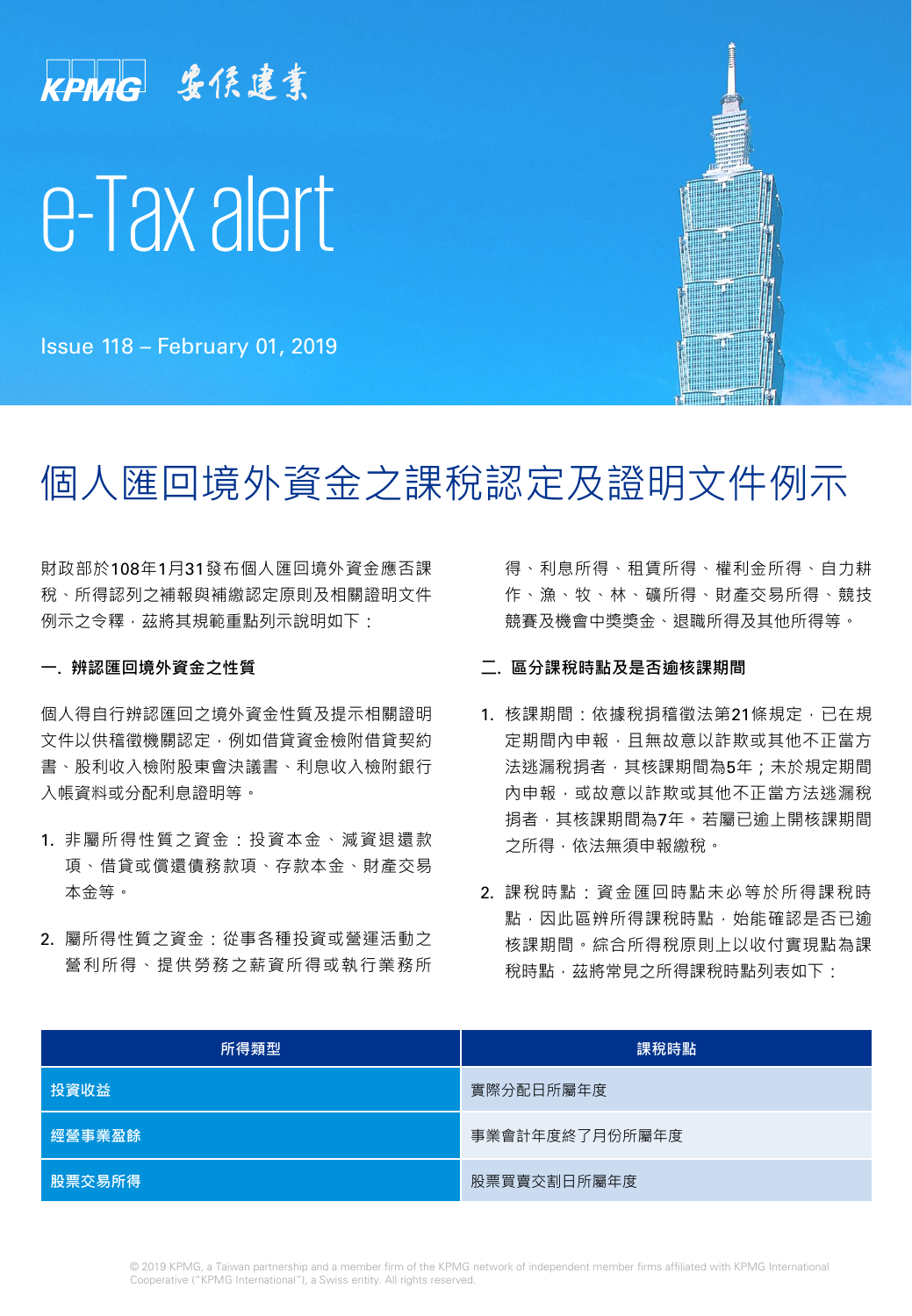| 所得類型                                                                     | 課稅時點             |
|--------------------------------------------------------------------------|------------------|
| 基金受益憑證交易所得                                                               | 契約約定核算買回價格之日所屬年度 |
| 不動產交易所得                                                                  | 不動產所有權移轉登記日所屬年度  |
| 其它財產交易所得                                                                 | 財產處分日所屬年度        |
| 執行業務所得、薪資所得、利息所得、租賃所得、權利金<br>所得、自力耕作、漁、牧、林、礦所得、競技競賽及機會<br>中獎獎金、退職所得及其他所得 | 所得給付日所屬年度        |

## **三. 確認稅務居民身分**

所得人於未逾核課期間之應申報所得年度為我國稅法 上之居住者,需依所得基本稅額條例申報海外(含港 澳地區)所得基本稅額,或依兩岸人民關係條例申報 大陸來源所得綜合所得稅之義務。

### **四. 檢視申報情形**

經由以上步驟之區辨,若資金性質為應課稅所得且仍 於核課期間內,檢視申報情形,若已依法申報納 税,雖無需重複納稅,惟需能舉證納稅證明資料。

### **五. 所得額之計算**

已提出成本及必要費用證明文件者,核實計算其所得 額;其未能提出成本及必要費用證明文件者,得依非 中華民國來源所得及香港澳門來源所得計入個人基本 所得額申報及查核要點(以下簡稱查核要點)規定計 算所得額,亦即營運活動之營利所得、執行業務所 得、租賃所得、自力耕作、漁、牧、林、礦所得及其 他所得得比照同類中華民國來源所得,適用財政部核 定之成本及必要費用標準,核計其所得額;財產交易 或授權使用部分, 按下列方式計算其所得額:

- 1. 以專利權或專門技術讓與或授權公司使用, 按取 得對價之70%計算。
- 2. 不動產按實際成交價格之12%計算。
- 3. 有價證券按實際成交價格之20%計算。
- 4. 其餘財產按實際成交價格之20%計算。

### **六. 稅捐之補報繳**

海外(含港澳地區)所得在新台幣(下同)100萬元以下及 併入後之基本所得額在670萬元以下,無基本稅額之 課徵問題,否則應按20%稅率計算後減除綜合所得稅 額之差額課徵;大陸來源所得併入綜合所得總額課徵 綜合所得稅。對於在海外或大陸地區已繳納的所得 稅,可於限額內扣抵。依稅捐稽徵法第48條之1規 定,凡屬未經檢舉、未經稅捐稽徵機關或財政部指定 之調查人員進行調查之案件,納稅義務人自動向稅捐 稽徵機關補報並補繳所漏稅款者,僅就補繳應納稅捐 加計利息,無須處罰。

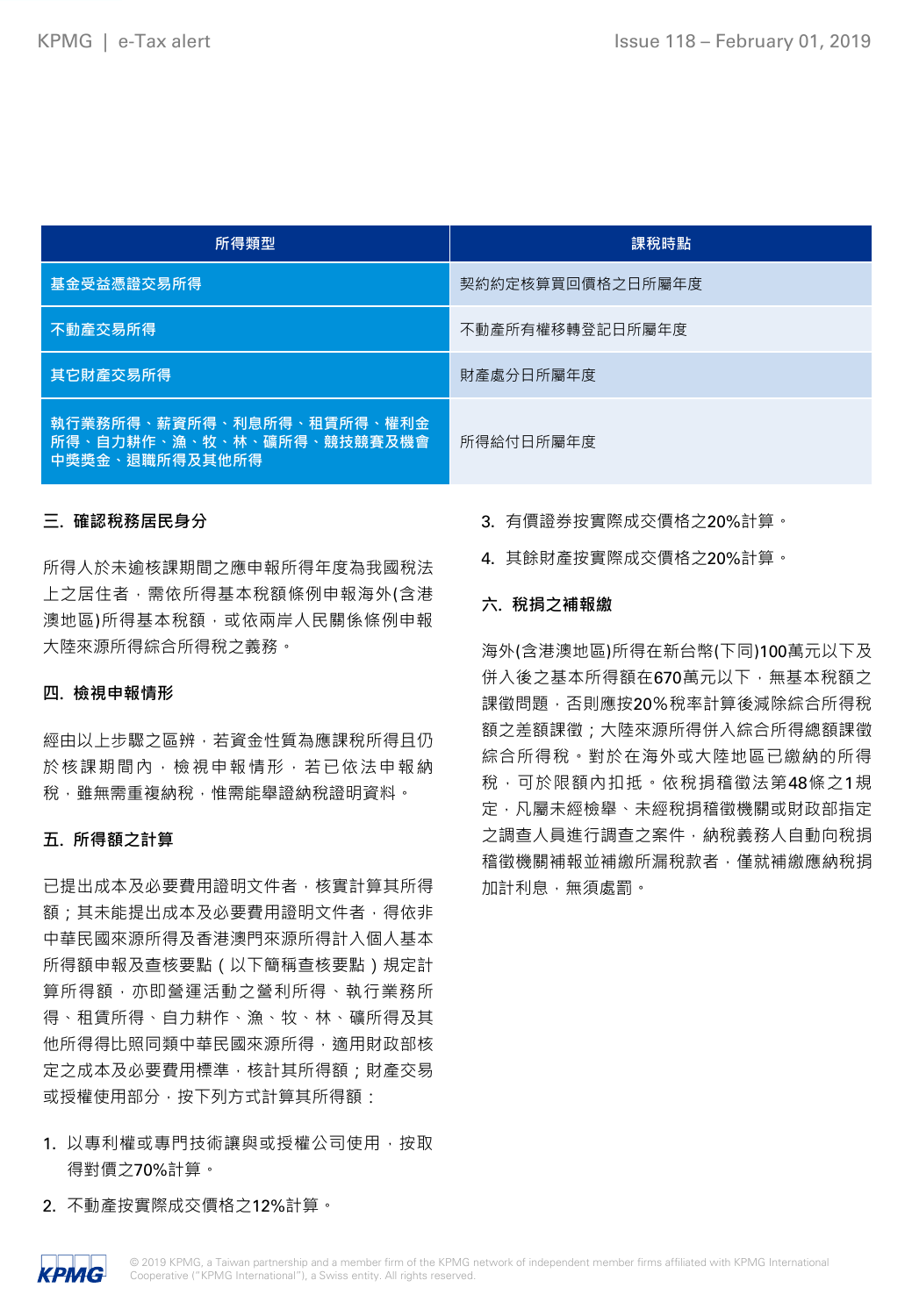# **KPMG觀察**

本令釋規範境外資金匯回不涉及課稅之態樣、未逾核 課期間且未申報之課稅所得計算方式及例示可檢附之 證明文件,因不同所得類別有不同之課稅認定時 點,故所得類別之正確歸屬對是否應補報基本稅額或 綜合所得稅之影響至鉅,而可有以下之觀察:

- 1. 匯回境外資金並不等同所得,尚非必然涉及課徵 所得稅問題,可參考本令釋之例示備妥匯回資金 具體內容說明及證明文件,以利可能的稽徵查核 需要。該證明文件之例示屬參考性質,所得人仍 可依實際情形檢具,並可委由專業機構協助處 理。
- 2. 匯回資金如屬累積多年之所得,應區辨其所得類 別及應課稅之時點。
- 3. 對於尚未逾核課期間之所得, 進一步辨識所得人 於當年度是否為居住者及是否已申報。
- 4. 匯回資金如為未逾核課期間之應申報所得,應區 別是大陸地區來源所得或海外(含港澳地區)所 得,分別適用相關法令計算、申報及繳納所得 稅,並可善用查核要點第16點提供之所得推計方 式。
- 5. 考量是否有境外稅額扣抵之適用。
- 6. 匯回資金如涉及課稅問題,考慮是否自動補報繳 稅款,以免除相關罰則。
- 7. 本令釋雖對匯回境外資金之課稅問題提供指 引,惟個人通常無記帳及保留憑證,仍不免陷於 所得辨識與否及其產生時點等舉證困難之窘境。 未來是否會有此部分匯回資金應如何管理及課稅 之專法制定,仍有待觀察。

**作者 陳志愷 執業會計師 施淑惠 副總經理**